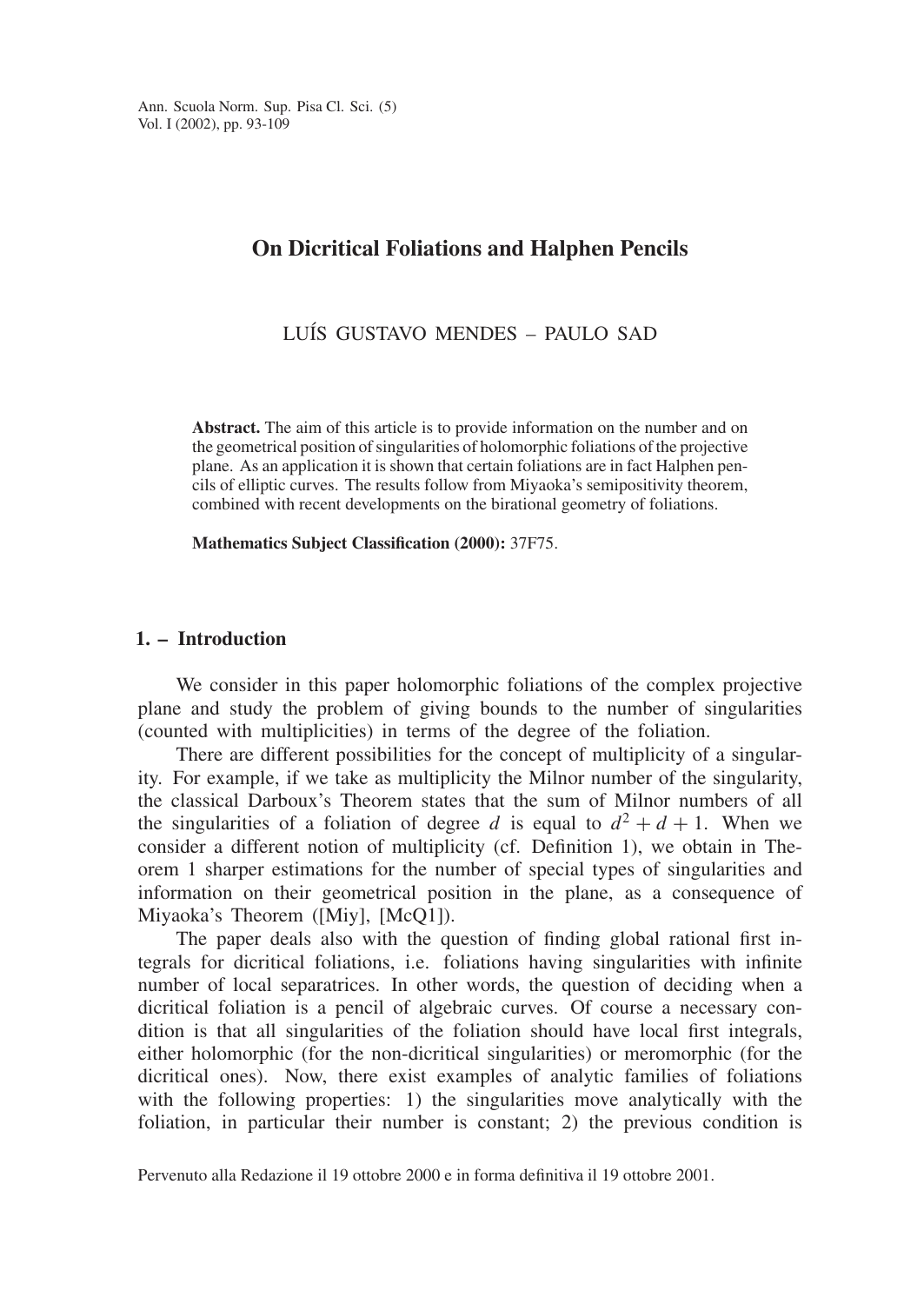always verified. Nevertheless, there are foliations in the family with rational first integral and foliations without rational first integral (cf. [LN]). A closer look into these examples reveals the presence of particular algebraic invariant curves which we call *special invariant curves* (cf. Definition 2). The main idea of this paper is that when such curves are absent we can get information about the questions we raised. Let us then proceed with the definitions and statements of results.

The following definition is analogous to the definition of algebraic multiplicity of a curve at a point.

DEFINITION 1. Let  $G$  be a foliation on the surface  $M$  induced locally by  $\eta = 0$  at the singularity *p*, where  $\eta$  is a holomorphic 1-form with an isolated zero. Let  $\sigma$  be the blow up of *M* at *p*. Then we define  $l(p) = l(p, G)$  as the vanishing order of  $\sigma^*(\eta)$  along the exceptional curve  $\sigma^{-1}(\rho)$ .

This number can be easily computed from the vanishing order of  $\eta$  at the point  $p \in M$ . We remark that  $l(p) = 1$  for *reduced* singularities (in Seidenberg's sense [Se]), although the Milnor number may be arbitrarily high.

Let us consider a foliation  $\mathcal F$  on  $\mathbb C P^2$  and perform a sequence of blowup's  $\sigma_1, \ldots, \sigma_k$  in order to have only reduced singularities for  $\sigma^* \mathcal{F}$ , where  $\sigma = \sigma_1 \circ \cdots \circ \sigma_k$ . Starting with some singularity  $p_0$  of  $\mathcal{F}_0 = \mathcal{F}$ , let  $p_i$  be the singularity of  $\mathcal{F}_j = (\sigma_1 \circ \cdots \circ \sigma_j)^* \mathcal{F}$  blown up by  $\sigma_{j+1}$  and  $l(p_j) = l(p_j, \mathcal{F}_j)$ . In this paper only non-reduced singularities are blown up (in particular we do not blow up regular points); the reduction of singularities of the foliation F produces a unique map  $\sigma$  (consequently a unique foliation  $\sigma^*$ F), although the order the blow-up's are performed may change. We refer to <sup>σ</sup>∗<sup>F</sup> as *the reduction of singularities of*  $F$ . These remarks of course apply to locally defined foliations (cf. [Br2], pg. 12).

We define

$$
L(\mathcal{F}) := \sum_{j=0}^{k-1} (l(p_j) - 1)^2.
$$

Given a reduced algebraic curve  $C \subset \mathbb{C}P^2$ , let us define also

$$
L(\mathcal{F}, C) := \sum_{j=0}^{k-1} v_{p_j} \cdot (l(p_j) - 1),
$$

where  $v_{p_i}$  is the multiplicity of (the strict transform of) *C* at  $p_j$ .

These integers will be used to obtain information on the number and on the position of the singularities of  $F$ . We refer to Section 3 for a discussion about both number numbers  $L(F)$  and  $L(F, C)$ ; in particular, we explain why they do not depend on the order the blow-up's are performed.

DEFINITION 2. A curve  $S \subset M$  is a *special invariant curve* for a foliation *G* when *S* is smooth, isomorphic to  $\mathbb{C}P$ <sup>1</sup>, *G*-invariant, Sing(*G*) ∩ *S* = {*q*} and there are local coordinates for which  $q = (0, 0)$  and  $f(x, y) = x^m \cdot y$  ( $m \in \mathbb{N}$ ) is a local holomorphic first integral for  $G$ .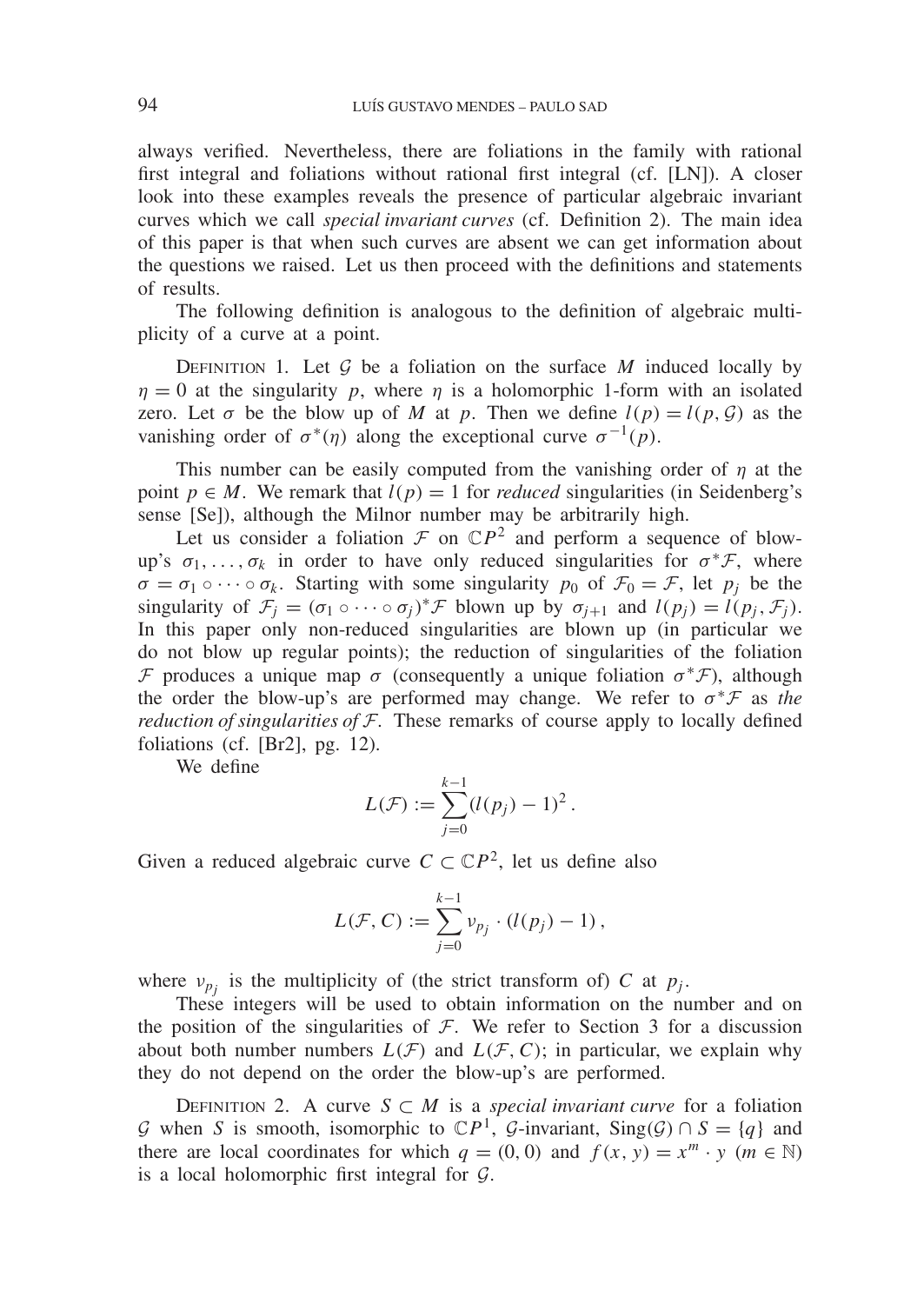The reduction of singularities of a plane foliation has a special invariant curve when it is the strict transform of a rational plane curve or a curve introduced after blow-up's. For instance, special invariant curves appear in the reduction of certain types of singularities, e.g. cusps  $d(y^2 - x^3) = 0$ .

THEOREM 1. Let *F be a foliation of*  $\mathbb{C}P^2$  *of degree*  $d(\mathcal{F})$  *and let*  $C \subset \mathbb{C}P^2$  *be an algebraic curve of degree d(C). Suppose that the reduction of singularities*  $\sigma^* \mathcal{F}$ *is free of special invariant curves. Then*

$$
L(\mathcal{F}) \le (d(\mathcal{F}) - 1)^2
$$

*and,*  $L(F, C) \leq d(C) \cdot (d(F) - 1)$  *for*  $d(F) \geq 1$ *.* 

Let us give a simple example where the bound given by Theorem 1 fails due to the presence of special invariant curves. Consider the pencil of rational curves generated by two smooth conics which cross each other transversely in 4 points  $a, b, c, d$ ; there are 4 *radial* points (exactly  $a, b, c, d$ ), that is, singularities locally induced by  $\eta(x, y) = x dy - y dx + h.o.t. = 0$ , which are the base points of the pencil, and 3 reduced singularities. Let us consider the straight line *S* joining *a* to *b*; it crosses the straight line joining *c* to *d* at a reduced singularity  $q$  which locally has a holomorphic first integral of the type  $d(x \cdot y) = 0$ . When we blow up at the base points the pencil becomes a reduced foliation and the strict transform of *S* becomes a special invariant curve (with one singularity  $q$ ). Theorem 1 when applied to a foliation of degree *d* whose singular set is composed by *a*) *k* radial singularities and *b*) reduced singularities, yields  $k \leq (d-1)^2$ , since an easy computation shows that for radial points  $l(q) = 2$ . But in the example,  $k = 4$  and  $d = 2$ .

We consider again the problem of deciding when a foliation (without special invariant curves) is in fact a pencil of algebraic curves once its singularities have local first integrals. Let us fix the number of singularities and their local analytic type; since Theorem 1 gives only a lower bound for the degree of the foliation, we could in fact have too many possibilities. We then add another information to our problem, namely, a relation between the degree of the foliation and the data coming from the singularities. In order to have a guess about the possible relations, we may use particular examples which have first integrals. The relation depends on the type of pencil we use; in this paper we work with ("generic") pencils of elliptic curves; the reason is that we use the well known theory of elliptic surfaces.

Any pencil of elliptic plane curves gives rise to an elliptic fibration on the *rational* surface obtained from the projective plane after reduction of the base points. Conversely, any elliptic rational surface is birationally equivalent to the projective plane and its fibration comes from a pencil of elliptic curves; this implies that a pencil of elliptic curves is in fact equivalent to a *Halphen pencil.* Recall that a *Halphen pencil of index*  $l - 1$  ( $l \in \mathbb{N}$ ,  $l \ge 2$ ) is a pencil of elliptic curves of degree  $3(l - 1)$  with 9 base points (possibly infinitely near). A most interesting property is that when  $l - 1 \geq 2$ , the pencil contains a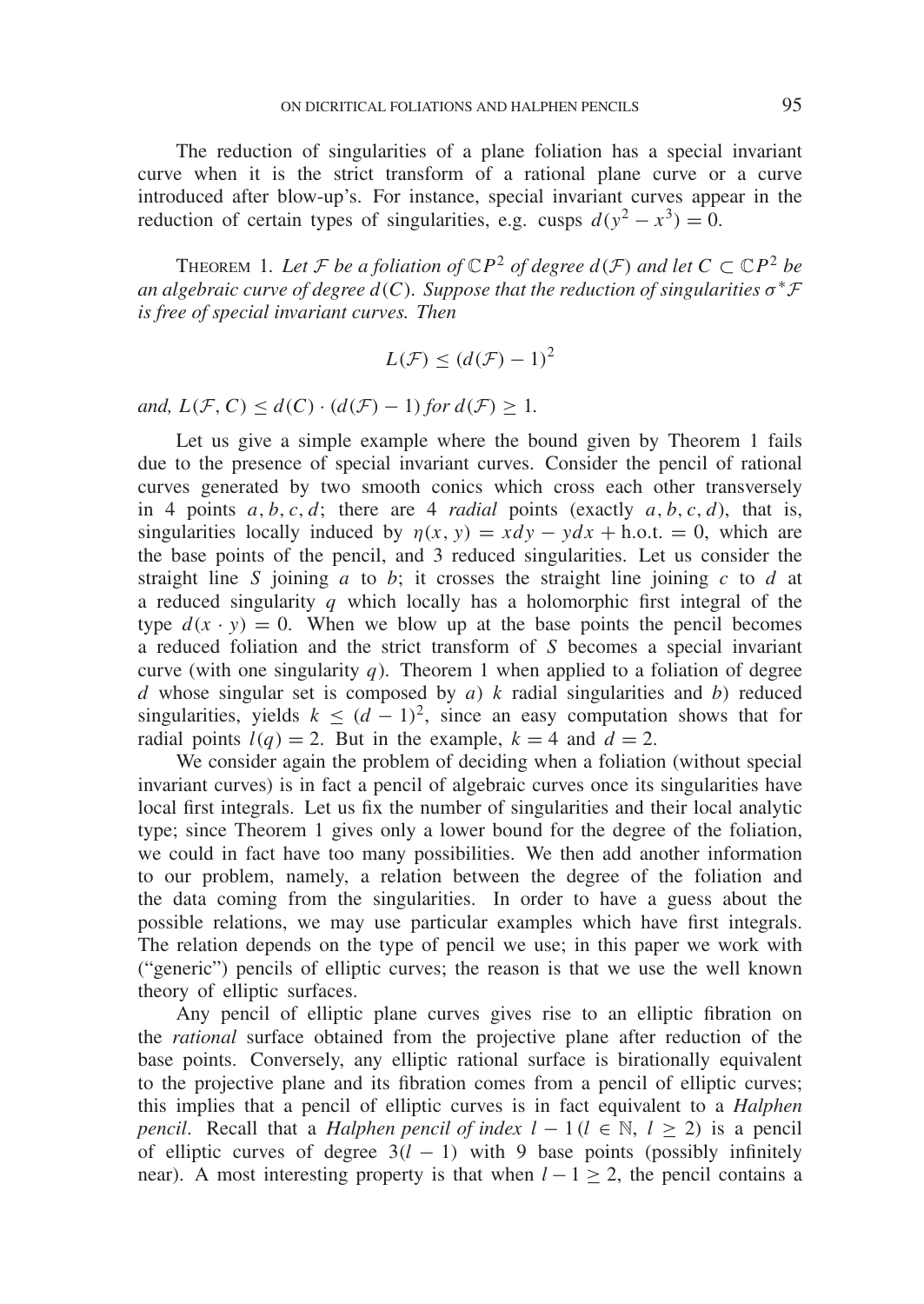unique (reduced) cubic curve, which is the support of a non-reduced curve of the pencil of multiplicity  $l - 1$ . This property corresponds to the fact that any elliptic rational surface has at most one multiple fiber (see e.g. [C-D], pg. 348 and [Mir], pg. 10).

To construct examples of Halphen pencils, we fix a smooth cubic given by a polynomial  $P = 0$ . Given an integer  $3(l - 1)$ , there exists an irreducible curve  $Q = 0$  with degree  $3(l-1)$  which intersects  $P = 0$  in 9 differents points; we may choose  $Q = 0$  as to have  $l - 1$  branches through each of these points intersecting each other and also  $P = 0$  transversely. From the genus formula it follows that  $Q = 0$  is an elliptic curve; a Halphen pencil is defined by the level sets of the rational function  $P^{l-1}/Q$ . For more details see [Mir], pg. 10. This pencil, seen as a foliation, has degree  $3l - 2$ ; any base point *p<sub>i</sub>* has  $l(p_i) = l$ , for  $i = 1, ..., 9$ .

In order to state Theorem 2, we need to restrict the type of dicritical singularities we allow. The simplest dicritical singularity allowed is the radial one; in general we will consider the following singularities:

Definition 3. A dicritical singularity is *removable by one blow up* if the exceptional divisor introduced by blowing it up is not invariant for the transformed foliation and contains only singularities which admit local holomorphic first integral.

It is not strictly true that these singularities have meromorphic first integrals a priori (see [K] and [Su]); this is not relevant to us because of the next theorem.

THEOREM 2. Let  $l \geq 2$ . Consider a foliation  $\mathcal F$  of  $\mathbb{C}P^2$  whose reduction of *singularities is free of special invariant curves. Suppose also that the singular set of*  $F$  *is composed by singularities*  $p_1, \ldots, p_k$  *which are removable by one blow up and singularities which have local holomorphic first integral. If*  $d(F) = 3l - 2$  *and*  $l(p_i) = l$  *for all*  $1 \le i \le k$ *, then F is a Halphen pencil of index*  $l - 1$ *.* 

Along the proof of Theorem 2, it will become clear that the hypotheses lead to generic Halphen pencils, in the sense that there are 9 distinct base points and the singular fibers of the elliptic fibration associated to the pencil are cycles of rational curves.

We think it to be a very interesting problem to prove similar results using relations suggested by other kinds of pencils.

The first author thanks Ivan Pan for useful conversations. He also thanks the support of the "Instituto de Matemática Pura e Aplicada-IMPA" and the "Pontifícia Universidade Católica do Rio de Janeiro-PUC", where he started working on the present paper.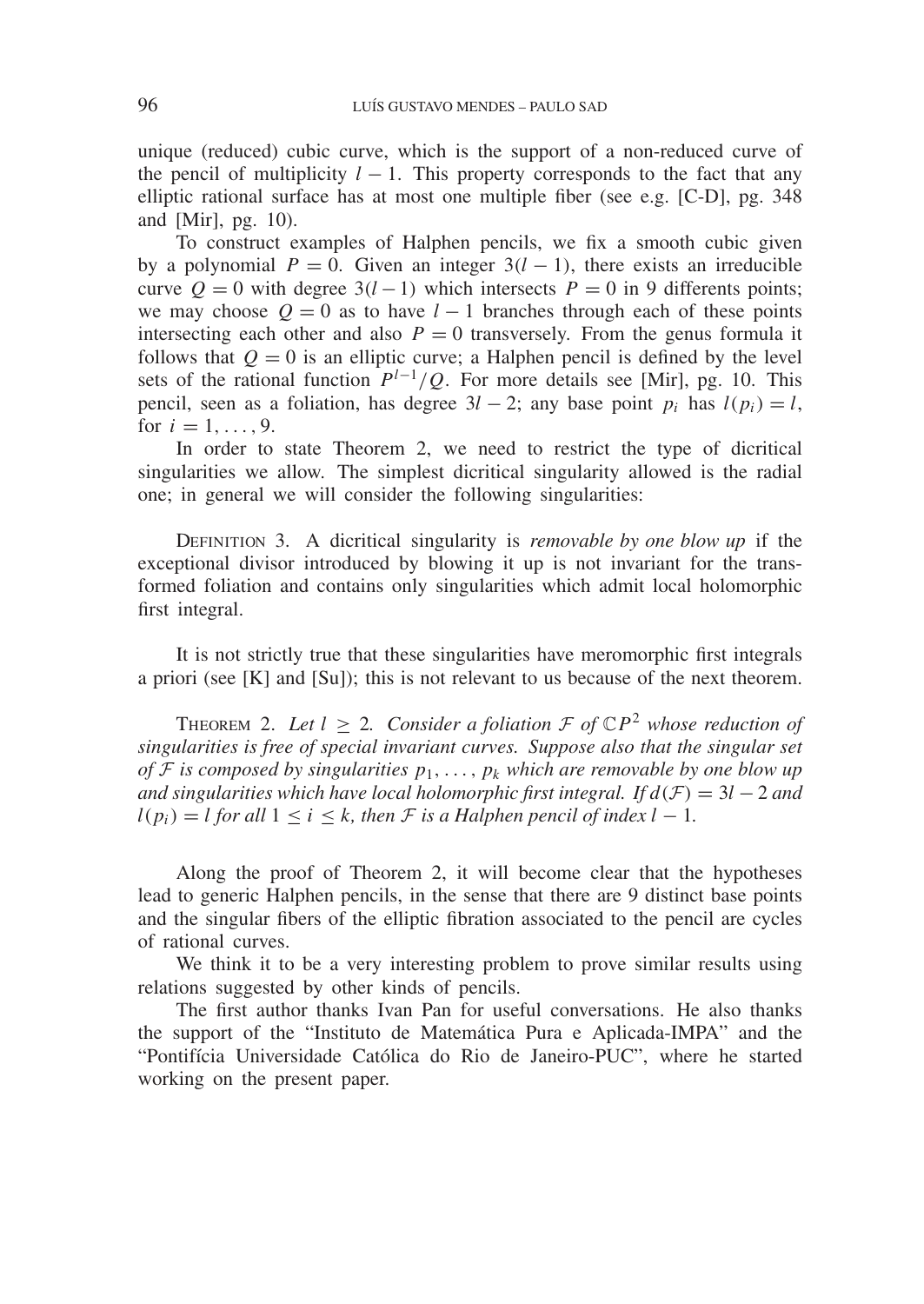#### **2. – Preliminaries**

We will collect some facts involving line bundles associated to foliations (see [Br1] and [Br2] for more information).

Let *S* be an irreducible compact curve and  $G$  a foliation of a compact complex surface *M*.

If *S* is *not* invariant by G, then

$$
T_{\mathcal{G}}^* \cdot S = \text{tang}(\mathcal{G}, S) - S \cdot S,
$$

where  $T_{\mathcal{G}}^*$  is the cotangent bundle of  $\mathcal{G}$ , tang( $\mathcal{G}$ ,  $S$ )  $\geq$  0 is the sum of the orders of tangencies between the foliation and the curve and *S*·*S* is the self-intersection number of *S*.

When *S* is *G*-invariant, we get

$$
T_{\mathcal{G}}^* \cdot S = \text{GSV}(\mathcal{G}, S) + 2p_a(S) - 2,
$$

where GSV( $\mathcal{G}, S$ ) is the sum of the local indices defined in [G-S-V] and  $p_a(C)$ is the arithmetical genus.

Next comes the formula for the variation of the cotangent bundle  $T_g^*$  under a blow up  $\pi : N \to M$  at a point *p*:

$$
T_{\pi^*g}^* = \pi^*(T_g^*) \otimes \mathcal{O}_N(-(l(p)-1)E_p),
$$

where  $E_p$  is the exceptional divisor. We will need also to deal later with the normal bundle  $N_g$  of the foliation  $\mathcal{G}$ ; its variation under blow up's is given by

$$
N_{\pi^* \mathcal{G}} = \pi^*(N_{\mathcal{G}}) \otimes \mathcal{O}_N(-l(p)E_p).
$$

Finally, given a foliation  $\mathcal F$  of the projective plane  $\mathbb{C}P^2$ , there are isomorphisms

$$
T_{\mathcal{F}}^* = \mathcal{O}_{\mathbb{C}P^2}(d(\mathcal{F}) - 1) \quad \text{and} \quad N_{\mathcal{F}} = \mathcal{O}_{\mathbb{C}P^2}(d(\mathcal{F}) + 2).
$$

Recall that a line bundle (divisor) *D* over a surface is *nef* (*numerically effective*) if  $D \cdot S > 0$  for any irreducible curve *S* of the surface.

We say that a line bundle (divisor) *L* is *pseudo-effective* if  $L \cdot D \ge 0$  for any nef line bundle *D*. A fundamental fact in the study of holomorphic foliations is Miyaoka's Theorem ([Miy], [McQ1]), which can be stated for algebraic surfaces as: *if* G *is not a foliation by rational curves then*  $T^*_\mathcal{G}$  *is pseudo-effective*.

We will need the notions of *Kodaira dimension k*(G) and *numerical Kodaira dimension*  $\nu(\mathcal{G})$  of a reduced foliation  $\mathcal{G}$ . The reader may consult [Men], [McQ2] and [Br2] for main properties.

We assign to G a *non negative* Kodaira dimension if  $h^0(M, T^*_{\mathcal{G}} \mathbb{R}^m) \geq 1$  for some  $n \in \mathbb{N}$ ; we define  $k(G) = k \ge 0$  if  $h^0(M, T_G^{* \otimes n}) \sim n^k$ ; if  $k \ge 1$ , there are global sections  $s_0$ , ···  $s_k$  of  $T_{\mathcal{G}}^{*\otimes n}$  giving rise to  $\mathcal{K}$  algebraically independent rational functions of *M*:

$$
f_1 = \frac{s_1}{s_0}, \cdots, f_k = \frac{s_k}{s_0}.
$$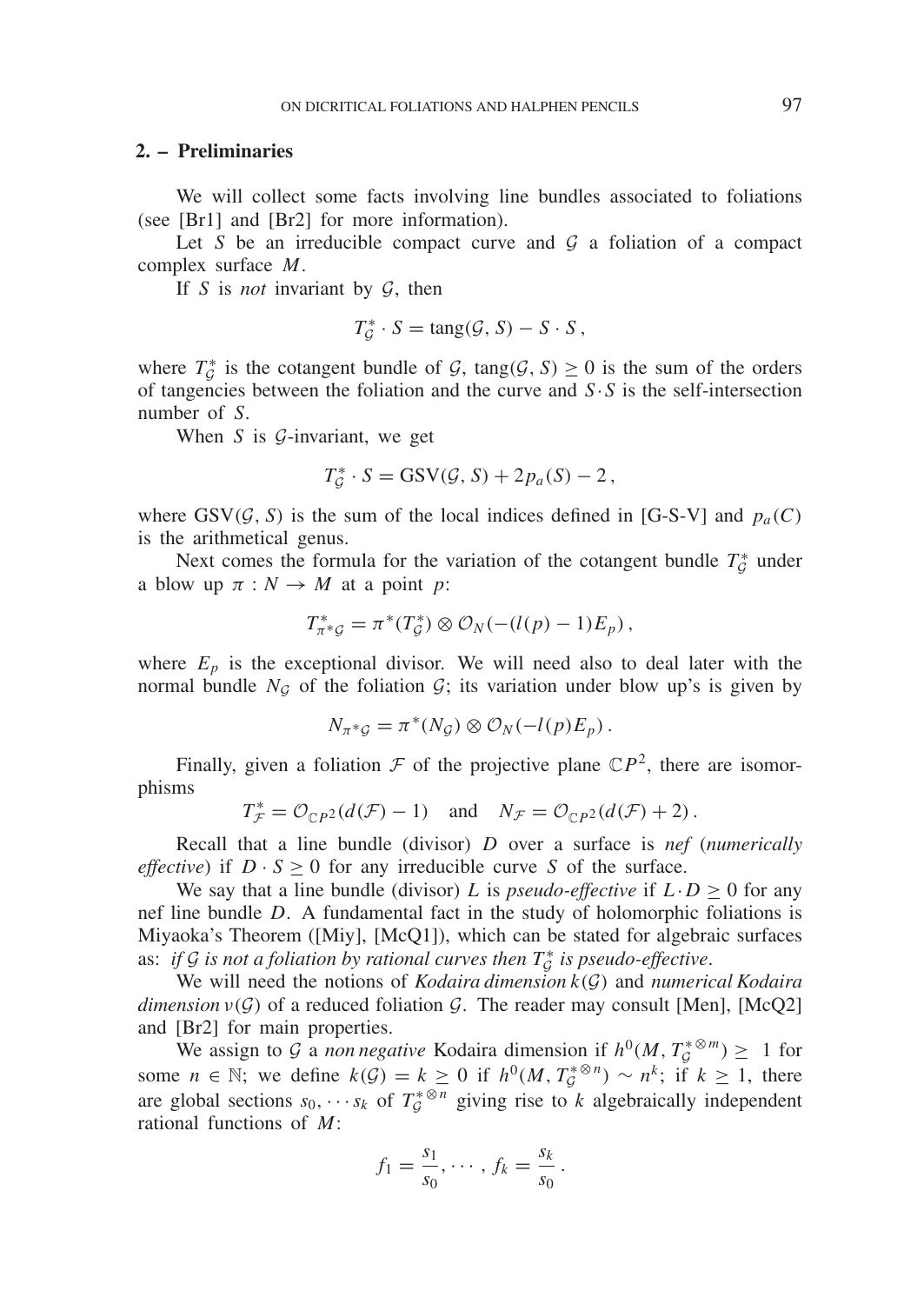For completeness,  $k(G) := -\infty$  if  $h^0(M, T^*_{G} \otimes n) = 0 \ \forall n \ge 1$ .

We recall the *Zariski decomposition* of a pseudo-effective divisor. Supposing that  $T_{\mathcal{G}}^*$  is pseudo-effective, there exists a numerical decomposition

$$
T_{\mathcal{G}}^* = P + N \,,
$$

where i) some integral multiple of  $P$  is a nef divisor; ii)  $N$  is a uniquely defined  $\mathbb{O}^+$ -divisor, whose support is contractible to a normal singularity of a surface and iii)  $P \cdot N = 0$ . This enable us to define  $\nu(G)$  (without ambiguities) as

- 1)  $v(\mathcal{G}) = -\infty$  if  $\mathcal G$  is a rational fibration.
- 2)  $v(G) = 0$  if *P* is numerically trivial.
- 3)  $v(G) = 1$  if *P* is not numerically trivial but  $P \cdot P = 0$ .
- 4)  $v(G) = 2$  if  $P \cdot P > 0$ .

Both dimensions are invariants of reduced foliations under birational transformations between smooth surfaces (cf. [Men]) or normal surfaces (cf. [McQ2]). It follows from a Theorem of [McQ2] that, when  $k(G) \geq 0$  one has

$$
k(\mathcal{G})=\nu(\mathcal{G})\,.
$$

#### **3. – Proof of Theorem 1**

Let us start giving an alternative description for the special invariant curves.

Lemma 1. *Let* G *be a foliation with reduced singularities on a projective surface, whose cotangent bundle T*<sup>\*</sup> *is pseudo-effective. Then, an irreducible curve S is a special invariant curve if and only if*  $T^*_\mathcal{G} \cdot S < 0$ .

Proof. The only if part is immediate from the intersection formula given in the Preliminaries.

Let us suppose that  $T_g^* \cdot S < 0$  and prove that *S* is a special invariant curve for  $G$ . Since  $T_G^*$  is pseudo-effective, then  $S \cdot S < 0$ .

We claim that *S* is *G*-invariant. Otherwise we would have

$$
T_{\mathcal{G}}^* \cdot S = \text{tang}(\mathcal{G}, S) - S \cdot S
$$

and  $T_g^* \cdot S > 0$ . Now we assert that *S* is smooth and isomorphic to  $\mathbb{C}P^1$ . One has

$$
T_{\mathcal{G}}^* \cdot S = \text{GSV}(\mathcal{G}, S) + 2p_a(S) - 2,
$$

and  $GSV(\mathcal{G}, S) \ge 0$  because  $\mathcal{G}$  has reduced singularities; thus  $p_a(S) \le 0$ . Since *S* is an irreducible curve,  $p_a(S) \ge 0$ , that is,  $p_a(S) = 0$  and this implies that *S* is in fact a smooth curve, isomorphic to  $\mathbb{C}P^1$  (cf. [B-P-V], pg. 68). It follows from  $T^*_\mathcal{G} \cdot S < 0$  and  $p_a(S) = 0$  that  $GSV(\mathcal{G}, S) \in \{0, 1\}$ . Let us remark that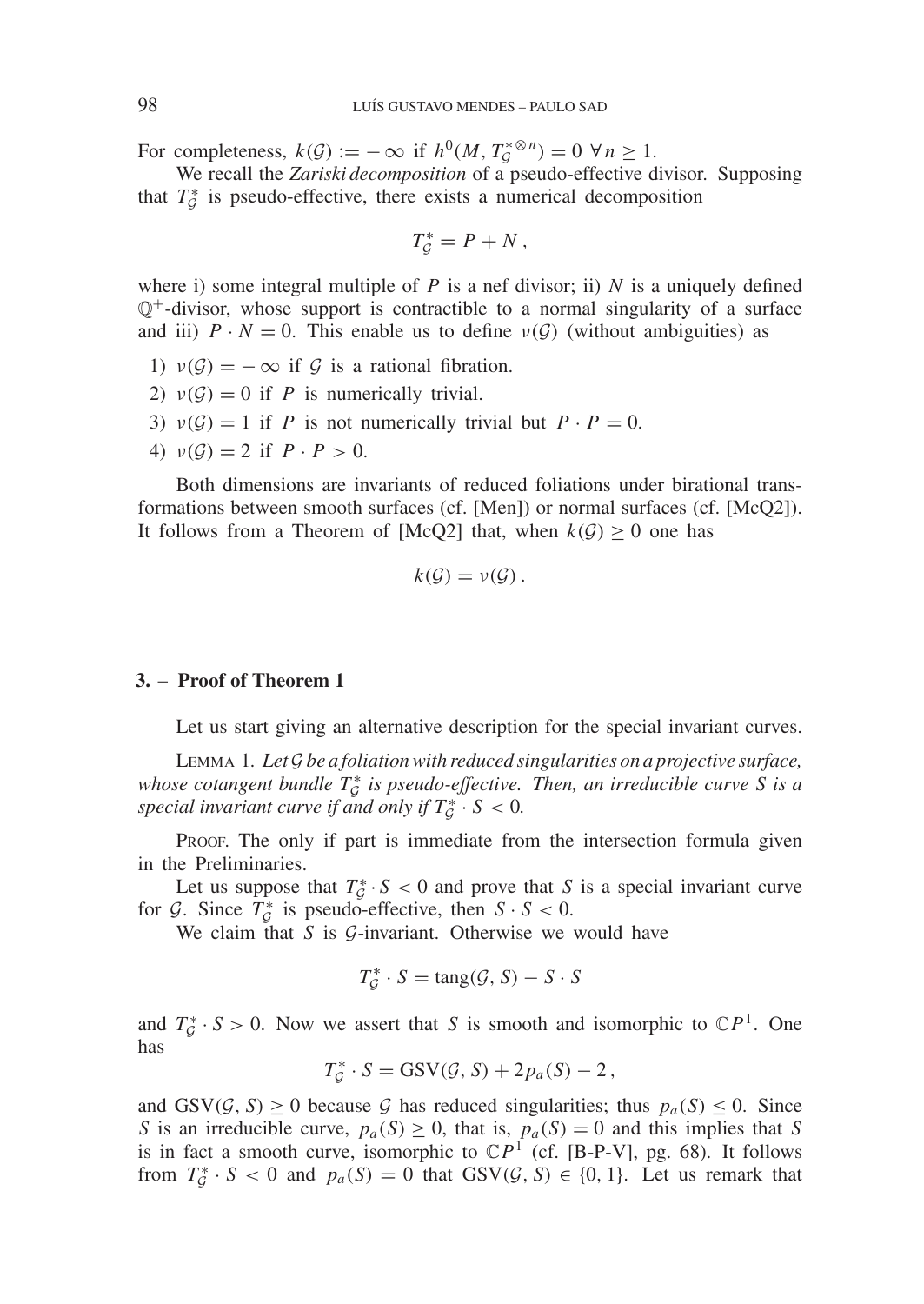$GSV(\mathcal{G}, S) = 0$  occurs only when there are no singularities of the foliation along the *smooth* curve *S*, which is impossible in the present situation because  $S \cdot S < 0$ .

We consider finally the case  $GSV(G, S) = 1$ , that is,  $Sing(G) \cap S = \{q\}$ and the vanishing order of G along C is one. Since the leaf  $S \setminus \{q\}$  is the complex line C, the group of holonomy of this leaf is trivial. There are only two possibilities for the singularity *q* since it is a reduced singularity: either it is a saddle-node singularity or it has two different eigenvalues whose quotient is a negative rational number (the singularity is said to belong to the Siegel domain). If *q* is a saddle-node singularity, the separatrix contained in *S* can not be the strong one because such a separatrix has a non periodic local holonomy diffeomorphism. It follows that the vanishing order of G along *S* is greater than 1, contradiction. Finally, when  $q$  belongs to the Siegel domain, since the local holonomy diffeomorphism of the separatrix contained in *S* is the identity map, we may invoke [M-M] (Teorema 2, pg. 482): if the local holonomy diffeomorphism is conjugated to a linear one (which is obviouly our case), the foliation is locally equivalent to  $mydx + xdy = 0$  near the singularity, so that it admits a holomorphic first integral equivalent to  $f(x, y) = x^m \cdot y$  ( $m \in \mathbb{N}$ ). Consequently, *S* is a special invariant curve for the foliation G.  $\Box$ 

Before proving Theorem 1, let us do a little digression to show that the numbers  $L(F)$  and  $L(F, C)$  (cf. Introduction for notation and Definitions) are well defined, since they could depend on the order we perform blow-up's to reach the reduction of singularities. We consider only  $L(\mathcal{F})$ , the argument for  $L(F, C)$  being analogous.

First of all, if  $q$  is the singularity of a (locally defined) foliation  $\mathcal{G}$ , we may take its reduction of singularities and associate  $L(G, q)$  as above. To the singularity *q* we attach the number  $b = b(G, q)$  of blow-up's needed to reach its reduction; this number does not depend on the order the blow-up's are applied. We claim that the association *L* is well defined; we proceed by induction on *b*. The claim is trivially true if  $b = 0$ ; suppose it is true for singularities of foliations such that  $b \le n$ . Let us take a singularity *q* of a foliation *G* with  $b = n + 1$  and blow it up once; we get a new foliation  $G'$  with singularities  $q_1, \ldots, q_l$  along the exceptional divisor. Now  $L(G, q) = (l(q) - 1)^2 + \sum_j L(g', q_j)$ , and since  $b(G', q_j) \leq n$ , for  $j = 1, ..., l$ , the induction hypothesis can be used to grant that each  $L(G', q_l)$  independs on the order blow-up's are applied. Therefore the claim is also true for *q*.

All this can be applied to F by noticing that  $L(F) = \sum_{p} L(F, p)$ , where *p* is a singularity of  $\mathcal{F}$ .

Let us then prove Theorem 1. Consider a foliation  $\mathcal F$  of the projective plane which has a reduction of singularities  $\sigma^* \mathcal{F}$  free of special invariant curves.

If  $d(F) = 0$  then F is the pencil of lines passing by one point, which is a radial singularity, and then the first assertion of Theorem 1 is a trivial equality.

We claim now that Miyaoka's Theorem implies that  $T^*_{\sigma^*\mathcal{F}}$  is a pseudoeffective line bundle, if  $d(\mathcal{F}) \geq 1$ . The reason is that  $\sigma^* \mathcal{F}$  is not a rational fibration: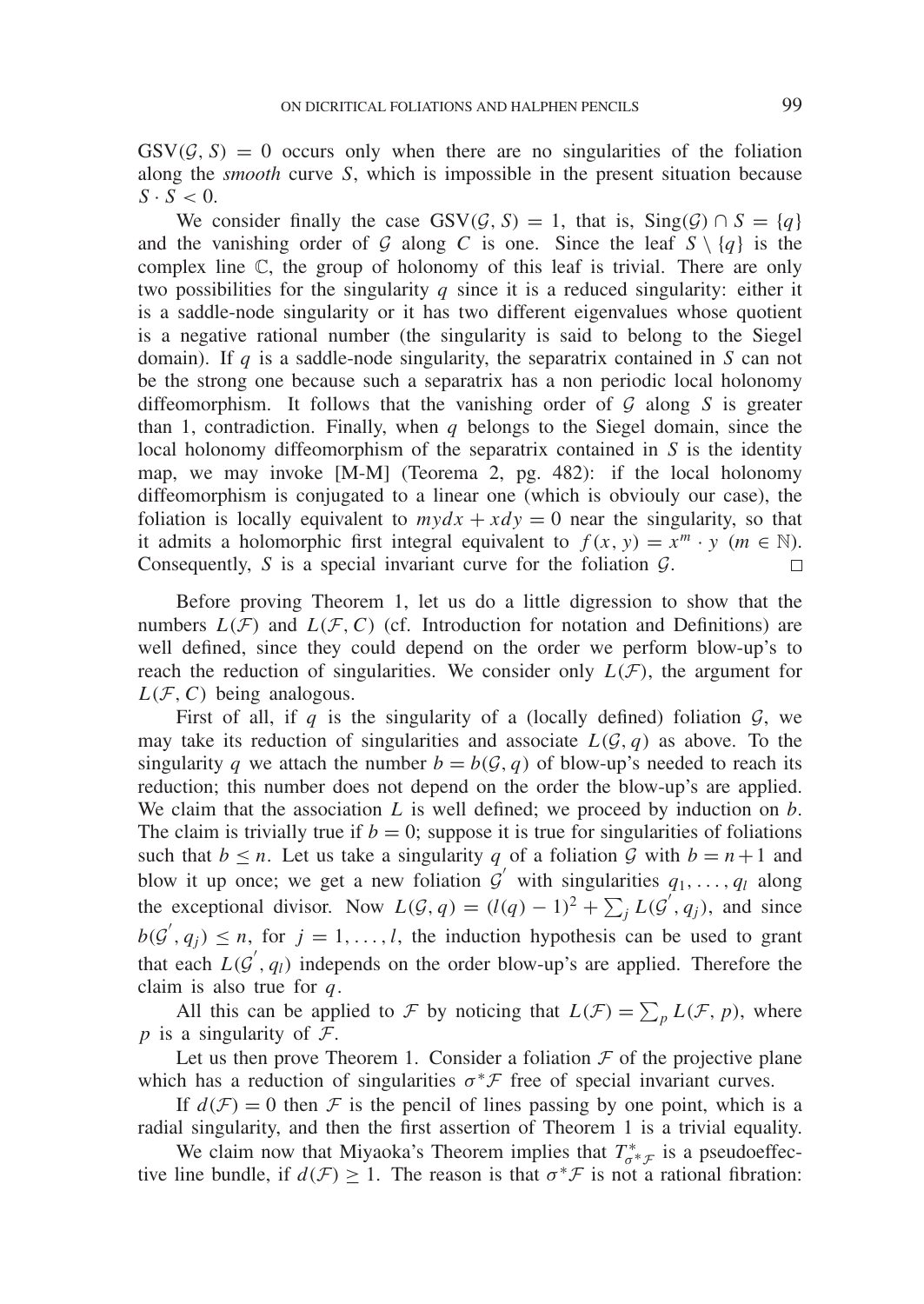in fact, the reduction of singularities of any pencil of plane rational curves  $\mathcal F$ with  $d(\mathcal{F}) > 1$  is a rational fibration having at least one singular fiber (see e.g. [Br1]). Now, a singular fiber of a rational fibration is a tree of rational curves (see [B-P-V], pg. 142), so in this fiber there exists necessarily a special invariant curve, contradicting our hypothesis on  $\sigma^* \mathcal{F}$ .

We may therefore apply Lemma 1 and conclude that  $T^*_{\sigma^* \mathcal{F}}$  is a nef line bundle. Since  $T^*_{\sigma^*\mathcal{F}}$  is simultaneously nef and pseudo-effective divisor, we have

$$
T^*_{\sigma^* \mathcal{F}} \cdot T^*_{\sigma^* \mathcal{F}} \geq 0.
$$

In order to compute this number from data of the foliation, we use the line bundle isomorphism on  $\mathbb{C}P^2$ ,  $T^* = \mathcal{O}(d(\mathcal{F}) - 1)$  and the formula for the variation of the cotangent bundle under a blow up (cf. Preliminaries). Applying repeatedly this formula and using the definition of  $L(\mathcal{F})$ , one gets

$$
T^*_{\sigma^*\mathcal{F}} \cdot T^*_{\sigma^*\mathcal{F}} = (d(\mathcal{F}) - 1)^2 - L(\mathcal{F}),
$$

so that the inequality  $L(F) \leq (d(F-1)^2)$  follows.

Let now  $\overline{C} := \sigma^*(C) - \sum_j v_{p_j} E_j$  be the strict transform of a plane curve *C* by the reduction of singularities;  $E_j$  stands for the exceptional divisor introduced at the  $(j - 1)$ -th step of the desingularization. We have then

$$
T_{\sigma^* \mathcal{F}}^* \cdot \overline{C} = d(C) \cdot (d(\mathcal{F}) - 1) - L(\mathcal{F}, C).
$$

Since  $T^*_{\sigma^*\mathcal{F}}$  is a nef divisor, we conclude that  $L(\mathcal{F}, C) \leq d(C) \cdot (d(\mathcal{F}) - 1)$ .

# **4. – Relation to Halphen pencils**

In order to prove Theorem 2, we will need some Lemmata. Let us take once more a foliation  $F$  of the projective plane whose reduction of singularities  $\sigma^*$ F is free of special invariant curves; we assume also that its singularities are *a*) dicritical singularities  $p_1, \ldots, p_k$  removable by one blow up and *b*) singular points with local holomorphic first integral.

Under these assumptions:

LEMMA 2. Let  $l \geq 2$ . The following conditions are equivalent.

i) 
$$
d(\mathcal{F}) = 3l - 2
$$
 and  $l(p_i) = l$  for  $1 \le i \le k$ .

*ii)* 
$$
k = 9
$$
,  $\sum_{i=1}^{9} (l(p_i) - 1)^2 = (d(\mathcal{F}) - 1)^2$  and  $\sum_{i=1}^{9} (l(p_i) - 1) = 3(d(\mathcal{F}) - 1)$ .

Proof. Suppose that *i*) holds. The reduction of singularities  $\sigma : N \to \mathbb{C}P^2$ of F can be regarded as a composition  $\sigma = \sigma_2 \circ \sigma_1$ , where  $\sigma_1 : N' \to \mathbb{C}P^2$ denotes the composition of *k* blow ups at  $p_1, \dots, p_k$ .

According to Baum-Bott's formula (cf. [B-B] or [Br1]):

$$
N_{\sigma_1^* \mathcal{F}} \cdot N_{\sigma_1^* \mathcal{F}} = \sum_{q \in N'} BB(\sigma_1^* \mathcal{F}, q),
$$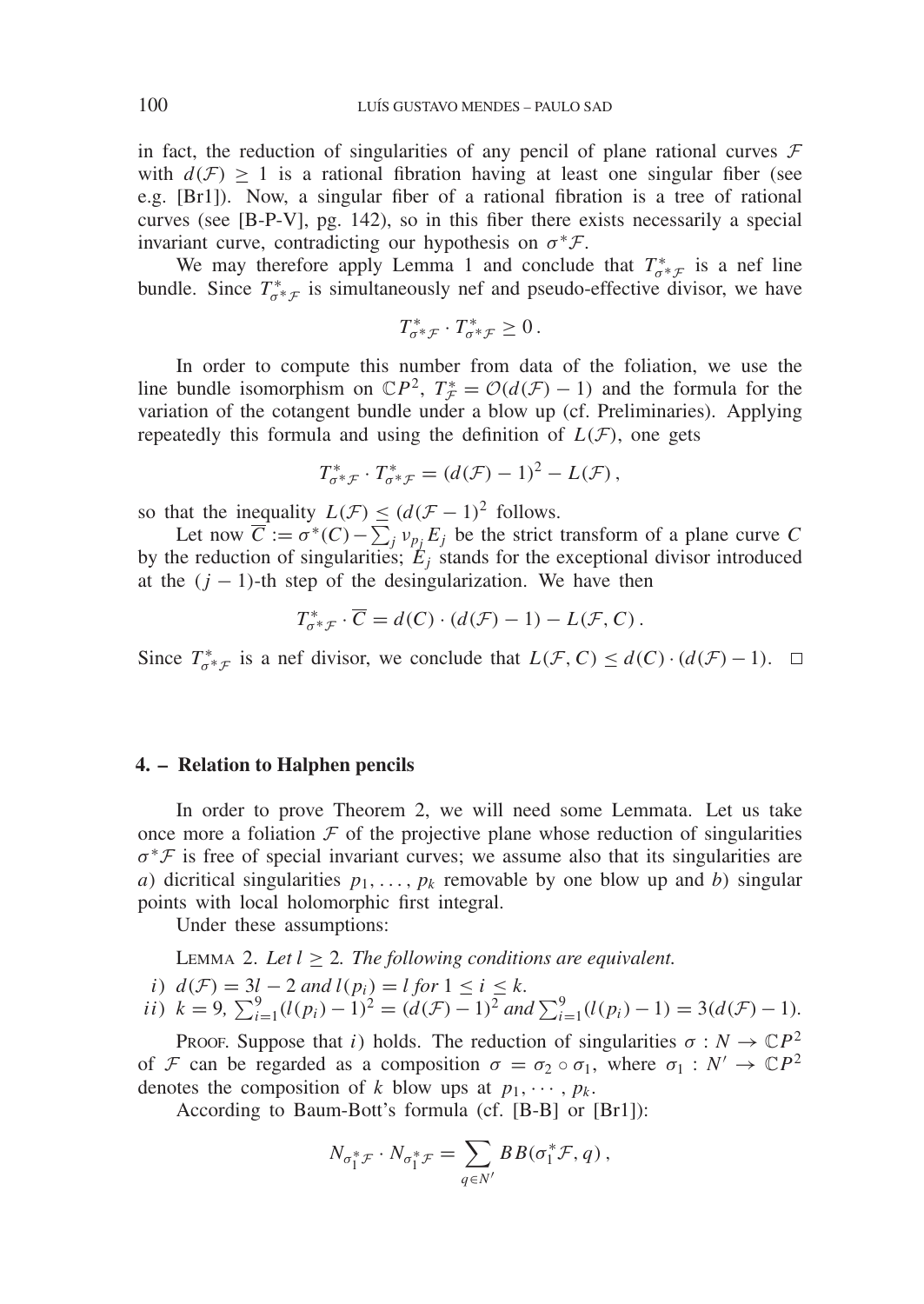where  $BB(\sigma_1^* \mathcal{F}, q) \in \mathbb{C}$  is the Baum-Bott index at a singularity *q* of  $\sigma_1^* \mathcal{F}$ . By the hypothesis on the singular set of  $\mathcal{F}$ , all the singularities of  $\sigma_1^* \mathcal{F}$  have local holomorphic first integrals. It is known that in this case  $BB(\sigma_1^* \mathcal{F}, q)$  is a non-positive integer; we conclude that

$$
N_{\sigma_1^* \mathcal{F}} \cdot N_{\sigma_1^* \mathcal{F}} \leq 0.
$$

In order to compute this number, we proceed in the same way as in the proof of Theorem 1. One has the isomorphism

$$
N_{\mathcal{F}} = \mathcal{O}_{\mathbb{C}P^2}(d(\mathcal{F}) + 2)
$$

and the formula for the variation of the normal bundle of a foliation under a blow up (cf. Preliminaries). Applying repeatedly this formula one gets

$$
N_{\sigma^* \mathcal{F}} \cdot N_{\sigma^* \mathcal{F}} = (d(\mathcal{F}) + 2)^2 - \sum_{i=1}^k l(p_i)^2,
$$

so that  $(d(\mathcal{F}) + 2)^2 - \sum_{i=1}^k l(p_i)^2 \le 0$ . Since  $l(p_i) = l$  (for  $i = 1, \dots, k$ ), we  $get^{(1)}$ :

$$
\left(d(\mathcal{F})+2\right)^2\leq k\cdot l^2\,,
$$

that is,  $9 \le k$ , since  $d(\mathcal{F}) = 3l - 2$ . By another side, according to Theorem 1:

$$
\sum_{i=1}^{k} (l(p_i) - 1)^2 \le (d(\mathcal{F}) - 1)^2,
$$

that is,  $k \cdot (l-1)^2 \le (3l-3)^2$  and then  $k \le 9$ , so that  $k=9$  as desired. The other two equalities of *ii*) follow trivially.

Suppose now that *ii*) holds. Let us show that the solutions of the equations

$$
\sum_{i=1}^{9} (l(p_i) - 1)^2 = (d(\mathcal{F}) - 1)^2 \text{ and } \sum_{i=1}^{9} (l(p_i) - 1) = 3(d(\mathcal{F}) - 1)
$$

are given by  $d(F) = 3l - 2$  and  $l(p_i) = l$  ( $l \ge 2$ ).

It is easy to show that  $l(p_i) \geq 2$ , if  $p_i$  is removable by one blow up. Hence  $d(F) > 4$  and we may define

$$
r_i := \frac{l(p_i) - 1}{d(\mathcal{F}) - 1}
$$

and consider the equations

$$
\sum_{s=1}^{9} r_i^2 = 1 \text{ and } \sum_{s=1}^{9} r_i = 3 \, .
$$

The unique real solution to this pair of equations is

$$
(r_1,\cdots,r_9)=\left(\frac{1}{3},\cdots,\frac{1}{3}\right).
$$

Then *i*) is proved.

<sup>(1)</sup>This inequality is already found in [Po] in the particular case when  $\mathcal F$  is a pencil of plane curves.

 $\Box$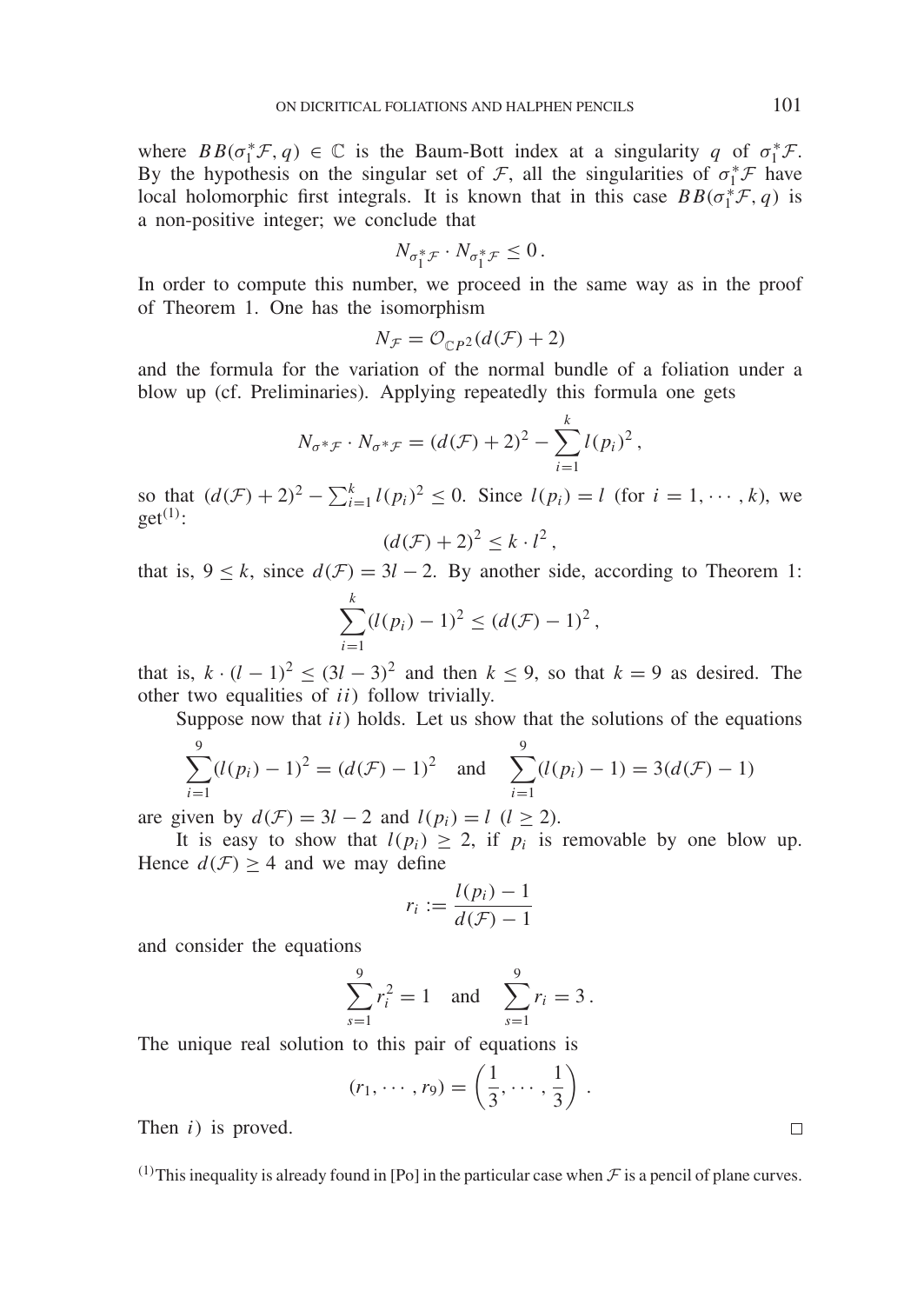Let us remark at this point that the equality

$$
L(\mathcal{F}) := \sum_{i=1}^{9} (l(p_i) - 1)^2 = (d(\mathcal{F}) - 1)^2
$$

and Theorem 1 imply that  $l(q) = 1$  for all the singularities of  $\sigma_1^* \mathcal{F}$ . Since *q* has a holomorphic first integral, its reduction is the same as the reduction of its separatrix; we conclude that the only possibilities are (modulo local change of coordinates)  $d(x \cdot y) = 0$ ,  $d(y^2 - x^{2m}) = 0$  and  $d(y^2 - x^{2m+1}) = 0$ , where  $m \in \mathbb{N}$ . The last two cases give rise to special invariant curves, so that we are left only with the first case, that is, all the singularities of  $\sigma_1^*$  are of Morse type. In particular, the reduction  $\sigma$  is given, up to biholomorphisms, by  $\sigma = \sigma_1$ .

Lemma 3. *The Kodaira dimension of* F *is equal to* 1*.*

Proof. First of all let us prove that  $T^*_{\sigma^*\mathcal{F}}$  admits a global holomorphic section. As remarked above,  $l(q) = 1$  for all the singularities having local holomorphic first integral that appear along the reduction of  $\mathcal{F}$ ; thus, there exists a line bundle isomorphism

$$
T_{\sigma^* \mathcal{F}}^* = \sigma^* (\mathcal{O}_{\mathbb{C}P^2}(3(l-1))) \otimes \mathcal{O}_N \left( -\sum_{i=1}^9 (l-1) E_i \right),
$$

where  $E_i$  is the exceptional line introduced by the blow up of  $p_i$ ,  $1 \le i \le 9$ . Now we observe that a curve  $(l-1)C$ , where *C* is a plane cubic curve (not necessarily smooth) passing through the points  $p_1, \dots, p_9$ , corresponds to a global holomorphic section of  $T^*_{\sigma^*\mathcal{F}}$  (more precisely, consider a section *s* of  $T^*_{\sigma^* \mathcal{F}}$  which vanishes along the transform of a straight line with multiplicity 3(*l* − 1) and has poles of order (*l* − 1) along each  $E_i$ , 1 ≤ *i* ≤ 9; the global holomorphic section we look for is  $\overline{s_1} = (P^{l-1} \circ \sigma) \cdot s$ , where  $P = 0$  is a reduced affine equation for *C*). Hence, by definition,

 $k(\mathcal{F}) \geq 0$ .

Notice at this point that thanks to the inequality

$$
\sum_{i=1}^{9} \nu_{p_i}(C) \cdot (l-1) \leq 3(l-1) \cdot d(C),
$$

stated in Theorem 1, any cubic curve C passing by  $p_1 \cdots p_9$  is reduced (that is,  $C_{\text{red}}$  is not one or two straight lines) and  $C$  must be smooth at all the points  $p_1, \cdots, p_9.$ 

Since  $T^*_{\sigma^* \mathcal{F}}$  is a pseudo-effective divisor which is also a non-trivial nef divisor with  $T^*_{\sigma^*\mathcal{F}} \cdot T^*_{\sigma^*\mathcal{F}} = 0$ , by definition the numerical Kodaira dimension is

$$
\nu(\mathcal{F})=1
$$

and we conclude (cf. Preliminaries) that  $k(\mathcal{F}) = 1$ .

 $\Box$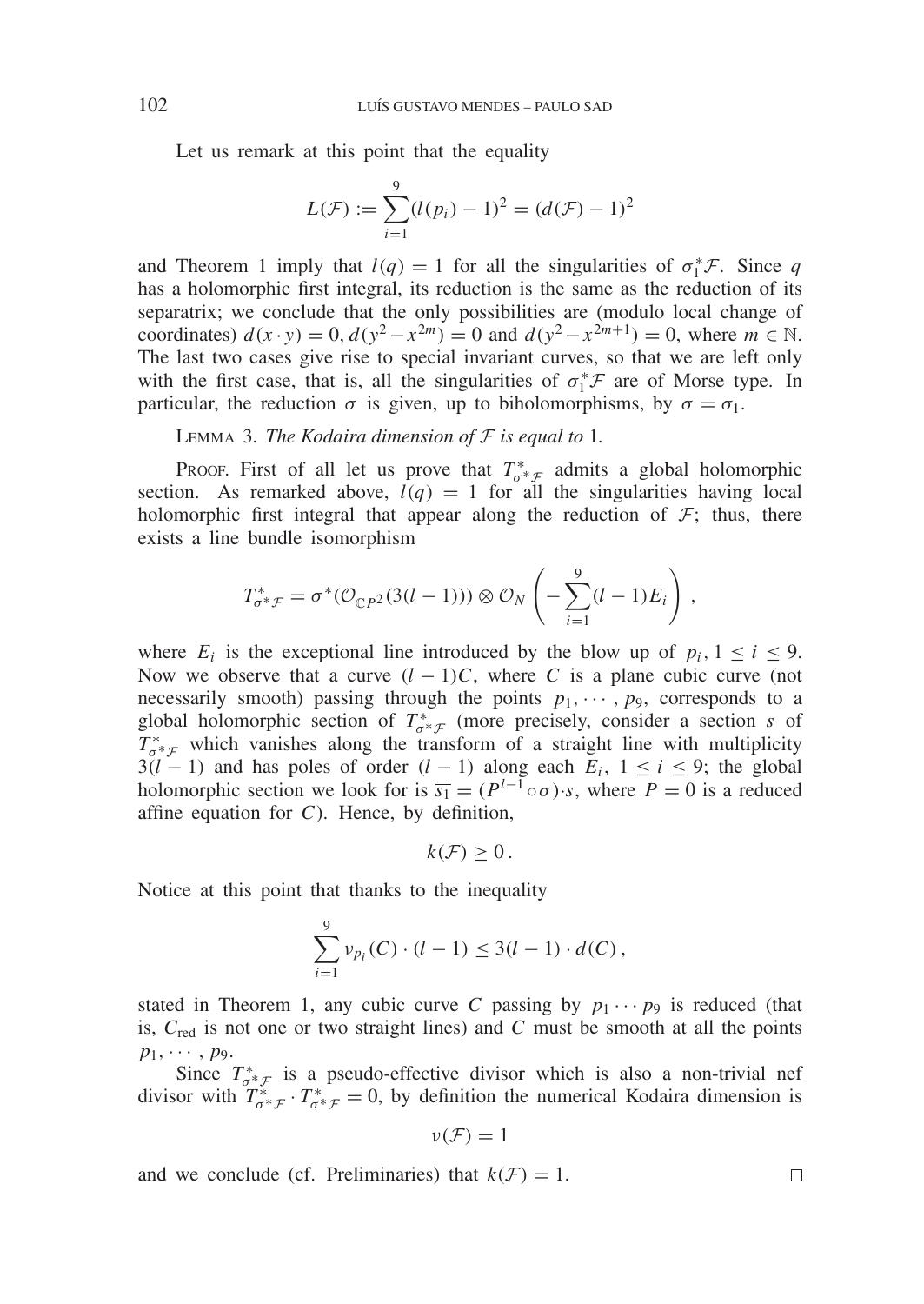REMARK 1. As a consequence of Lemma 3 we have that  $h^0(N, T_{\sigma^* \mathcal{F}}^{\sigma^* \otimes n}) \geq 2$ for some  $n \ge 1$ . Taking independent global sections  $s_1 = \overline{s_1}^n$  and  $s_2$  of  $T_o^* \mathcal{F}^n$ , we define the rational mapping

$$
\mathcal{H}': N \to \mathbb{C}P^1,
$$
  

$$
\mathcal{H}'(x) := (s_1(x) : s_2(x)).
$$

This map is free of indetermination points, that is, it defines a fibration  $\mathcal{H}'$ :  $N \to \mathbb{C}P^1$ ; the reason is that the divisors  $(s_1)_0$  and  $(s_2)_0$  do not intersect:

$$
(s_1)_0 \cdot (s_2)_0 = n^2 \cdot T^*_{\sigma^* \mathcal{F}} \cdot T^*_{\sigma^* \mathcal{F}} = 0 \,.
$$

By construction,  $(\mathcal{H}'^{-1}(\infty))_{\text{red}}$  is the strict transform  $\overline{C}$  of *C* by  $\sigma$  (the fact that the curve *C* is smooth at the points  $p_1, \dots, p_9$  is crucial here), so that it is connected and the exceptional divisors  $E_1, \dots, E_9$  are multisections to  $\mathcal{H}'$ . Also,  $\mathcal{H}'^{-1}(\infty)$  has multiplicity  $n(l-1)$  for the map  $\mathcal{H}'$ . Using Stein Factorization ([B-P-V]), we may change  $\mathcal{H}'$  by  $\mathcal{H}$  in order to have connected fibers (notice that  $(\mathcal{H}'^{-1}(\infty))_{\text{red}} = (\mathcal{H}^{-1}(\infty))_{\text{red}}$  although the multiplicity may change); a fiber *H'* of  $H'$  becomes linearly equivalent to  $mH$ , where  $m \in \mathbb{N}$ and *H* is a fiber of *H* (in particular we have  $T^*_{\sigma^* \mathcal{F}} \cdot H = 0$ ).

Lemma 4. H *is an elliptic fibration which is relatively minimal, that is, the fibers of* H *are free from exceptional curves.*

Proof. Since  $mH$  is linearly equivalent to  $(s_1)_0$ , the well-known formula  $K_N = \sigma^*(K_{\mathbb{C}P^2}) \otimes \mathcal{O}_N(\sum_i^9 E_i)$  for the variation of canonical line bundles gives:

$$
\chi(mH) = \chi((s_1)_0) = -T_{\sigma^* \mathcal{F}}^{*\otimes n} \cdot (T_{\sigma^* \mathcal{F}}^{*\otimes n} \otimes K_N)
$$
  
=  $-T_{\sigma^* \mathcal{F}}^{*\otimes n} \cdot K_N$   
=  $-[T_{\mathcal{F}}^{*\otimes n} \cdot K_{\mathbb{C}P^2} + \sum_{i=1}^9 (l(p_i) - 1)n]$   
=  $-[-9n(l - 1) + 9n(l - 1)] = 0$ 

and also  $\chi(H) = 0$ . Therefore H is an elliptic fibration.

One has also that  $H$  is relatively minimal. In fact, if we suppose that there are exceptional curves contained in fibers, after contracting all such curves we get a rational surface  $N'$  with a relatively minimal elliptic fibration. The Euler number of *N'* verifies  $3 \le e(N') < 12$  (the first inequality comes from  $e(\mathbb{C}P^2) = 3$  and the second from the fact that  $e(N) = 12$ ). But  $e(N')$  must be a multiple of 12, because of *a*) Noether's formula  $12 \cdot \chi(\mathcal{O}_{N'}) = K_{N'} \cdot K_{N'} + e(N')$ , where  $\chi(\mathcal{O}_{N'})$  is the holomorphic Euler characteristic and  $K_{N'}$  is the canonical bundle of *N'* and *b*)  $K_{N'}$ . $K_{N'} = 0$ , which is an immediate consequence of Kodaira's formula for the canonical bundle of an elliptic surface, cf. [F-M], Proposition 3.21. We have then a contradiction. $\Box$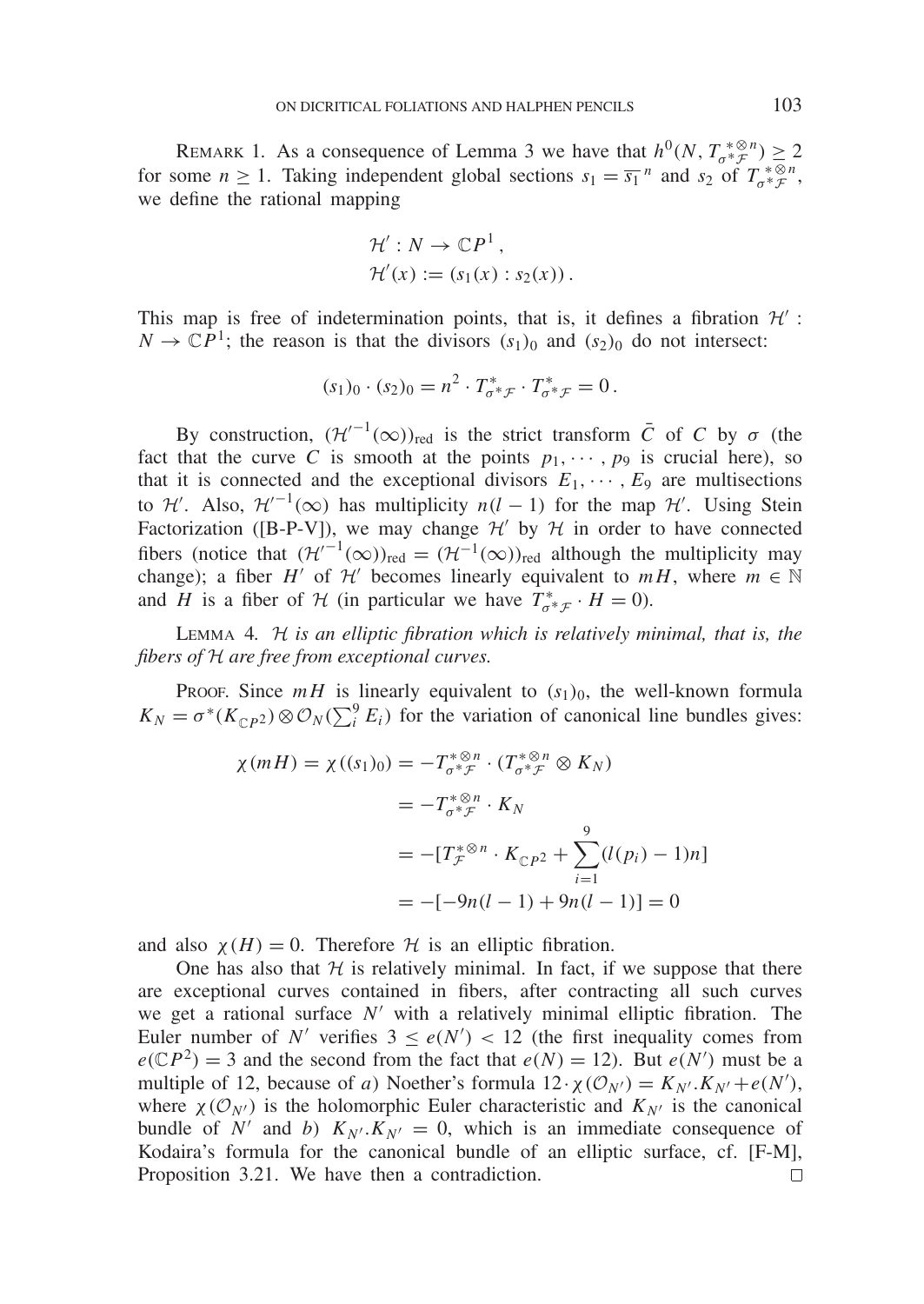After contracting the exceptional divisors  $E_1, \dots, E_9$ , we conclude that  $\sigma_*(\mathcal{H})$  is a Halphen pencil of index  $l' - 1$ ,  $l' \geq 2$ , whose base points are  $p_1, \dots, p_9$ . It is worth noticing that H has at least one singular fiber, since the Euler characteristic of *N* is positive.

Lemma 5. *Any irreducible component of a singular fiber of* <sup>H</sup> *is* <sup>σ</sup>∗F*-invariant.*

Proof. Let us consider an irreducible component  $H_{j,s}$  of a singular fiber  $H_s = \sum_j n_{j,s} H_{j,s}$ , with  $n_{j,s} > 0$ . Kodaira's classification of singular fibers of a relatively minimal elliptic fibrations (see [B-P-V], pg. 150) tell us that  $H_{i,s} \cdot H_{i,s} = -2$  when  $H_{i,s}$  is smooth; in any case, if we suppose that  $H_{i,s}$  is not  $\sigma^* \mathcal{F}$ -invariant, we get

$$
0 < \tan g(\sigma^* \mathcal{F}, H_{j,s}) - H_{j,s}^2 = T_{\sigma^* \mathcal{F}}^* \cdot H_{j,s} \, .
$$

Since  $T^*_{\sigma^*\mathcal{F}}$  is a nef divisor,  $T^*_{\sigma^*\mathcal{F}} \cdot H_{j,s} \leq T^*_{\sigma^*\mathcal{F}} \cdot H_s$ . In order to finish the proof, we use that  $T_{\sigma^* \mathcal{F}} \cdot H_s = 0$  (see Remark 1), contradiction.

Let us see how Lemma 5 restricts the possibilities for a singular fiber of  $H$ . We use again Kodaira's classification of singular fibers of a (relatively minimal) elliptic fibration.

LEMMA 6.  $\mathcal{H} = \sigma^* \mathcal{F}$  (*as foliations*)*; the singular fibers are of type*  $I_b$ ,  $b > 0$ (*nodal rational curve or cycle of rational curves*)*.*

Proof. Let  $H_s$  be a singular fiber of  $H_s$ .

If  $H_s$  is of type *II*, *III*, or *IV*, we conclude that  $\sigma^* \mathcal{F}$  has a non-reduced singularity, a contradiction.

If  $H_s$  is of type  $I_b^*$ ,  $II^*$ ,  $III^*$  or  $IV^*$ , there exists a smooth component  $H_{s_0}$ of *Hs* which intersects three other components; in particular, there are at least three singular points of  $\sigma^* \mathcal{F}$  along  $H_{s_0}$ . It follows that  $GSV(\sigma^* \mathcal{F}, H_{s_0}) \geq 3$ and hence

$$
T^*_{\sigma^*\mathcal{F}}\cdot H_{s_0} = \text{GSV}(\sigma^*\mathcal{F}, H_{s_0}) - 2 > 0.
$$

Since  $T^*_{\sigma^*\mathcal{F}}$  is a nef divisor, then:

$$
T^*_{\sigma^* \mathcal{F}} \cdot H_s \geq T^*_{\sigma^* \mathcal{F}} \cdot H_{s_0} > 0,
$$

contradicting  $T^*_{\sigma^*\mathcal{F}} \cdot H_s = 0.$ <br>W

We are then left only with critical fibers of type  $I_b$ ,  $b > 0$ . To finish the proof we have to show that  $H = \sigma^* \mathcal{F}$  (as foliations). The Kodaira's functional invariant of a fiber of type  $I_b$ ,  $b > 0$  is  $\infty$  (cf. [B-P-V], pg. 159), meaning in particular that the analytical type of elliptic fibers in a neighborhood of  $I<sub>b</sub>$ varies. Suppose by absurd that  $H \neq \sigma^* \mathcal{F}$ . Then  $\sigma^* \mathcal{F}$  is transverse to H at all points of the (generic) fiber *H* of  $H$ ; in fact,  $T^*_{\sigma^*\mathcal{F}} \cdot H = 0$  and  $H \cdot H = 0$ imply that

$$
0 = T^*_{\sigma^* \mathcal{F}} \cdot H = \tan(\sigma^* \mathcal{F}, H).
$$

The transverse foliation can be used to define holomorphic diffeomorphisms between smooth fibers; consequently, the analytic type of the generic fibers of  $H$  is constant, contradiction.  $\Box$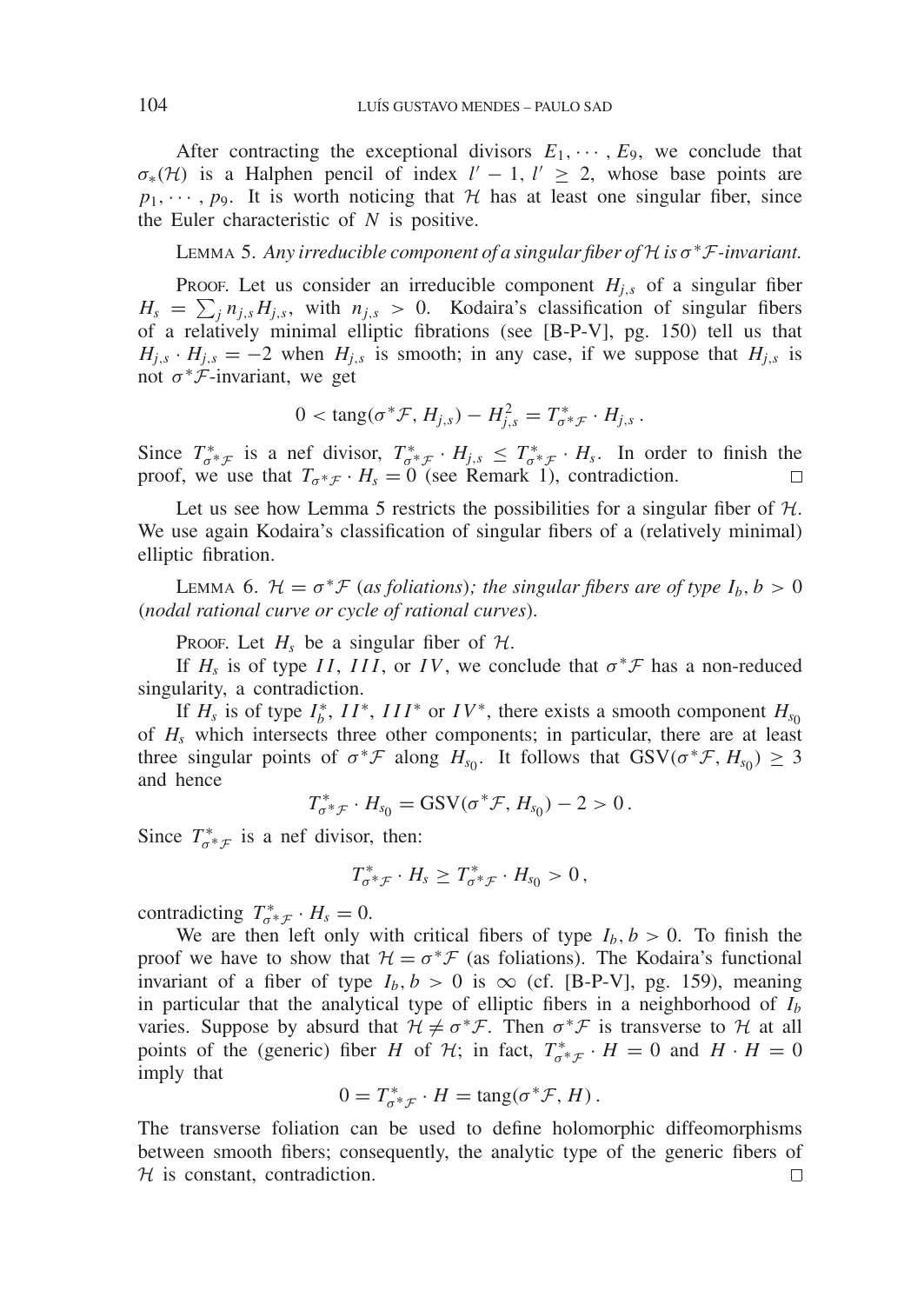We may finish now the proof of Theorem 2.

We have shown before that  $\sigma_*\mathcal{H}$  a Halphen pencil of index  $l' - 1$  having 9 distinct base-points in the plane; we wish to prove that  $l' = l$ . We know that the generic fiber of the pencil has an ordinary singularity of multiplicity *l'* − 1 at each base-point. Therefore, at each such a point we have a local expression for the pencil as the family of level curves of the meromorphic function  $x^{-(l'-1)}(\prod_{j=1}^{l'-1} (y-c_jx)+...),$  where  $x=0$  denotes the local (reduced) equation of the multiple fiber and  $(\prod_{j=1}^{l'-1} (y - c_j x) + ...) = 0$  gives the local expression of the generic fiber. Or, as a differential equation

$$
d\left[x^{-(l'-1)}\left(\prod_{j=1}^{l'-1}(y-c_jx)+\dots\right)\right]=0
$$

which is also (for  $A(x, y) := \prod_{j=1}^{l'-1} (y - c_j x)$ )

$$
A(x, y)\{(l'-1-x\sum_{j=1}^{l'-1}c_j(y-c_jx)^{-1})dx + x\sum_{j=1}^{l'-1}(y-c_jx)^{-1}dy\} + \cdots = 0;
$$

this equation has vanishing order  $l' - 1$  at the base point, and since we have already proven that  $\mathcal{F} = \sigma_* \mathcal{H}$ , it follows that  $l = l'$ . This ends the proof.

It is not difficult to find examples of elliptic fibrations with the properties we have just described, although we are not able to give explicit formulae. The Hesse pencil in the plane is given in homogeneous coordinates by:

$$
X_0^3 + X_1^3 + X_2^3 + \lambda X_0 X_1 X_2 = 0, \quad \lambda \in \mathbb{C}P^1,
$$

produces after reduction of singularities an elliptic fibration with 4 singular fibers of type  $I_3$ ; it has no multiple fibers. In order to create a multiple fiber, we may for example select a smooth fiber of the fibration (type  $I_0$ ) and apply to it a logarithmic transformation (cf. [B-P-V], pg. 164) to become a multiple fiber with smooth reduction (type  $_m I_0$ ). Although logarithmic transformations are quite different from birational transformations, in our case we still end up with a *rational* surface, more precisely the projective plane blown up at 9 points.

In order to see this, we use some facts from the theory of elliptic surfaces (cf. [F-M], sections 1.3.5 and 1.3.6). Let *M* be a relatively minimal elliptic surface of Euler number  $e(M)$  that fibers over  $\mathbb{C}P<sup>1</sup>$ . Suppose there is one multiple fiber  $F_1$  of multiplicity  $m \in \mathbb{N}$ . Then Kodaira's formula for the canonical bundle  $K_M$  is

$$
K_M = \pi^*(K_{\mathbb{C}P^1} + \mathcal{L}) + (m-1)F_1
$$

where  $\pi : M \to \mathbb{C}P^1$  is the fibration,  $K_{\mathbb{C}P^1}$  is the canonical bundle of  $\mathbb{C}P^1$ and  $\mathcal L$  is a line bundle over  $\mathbb C P^1$  of degree equal to  $\chi(\mathcal O_M)$ , the holomorphic Euler characteristic of *M*; in particular,  $K_M$   $\cdot$  *K<sub>M</sub>* = 0, as we have used in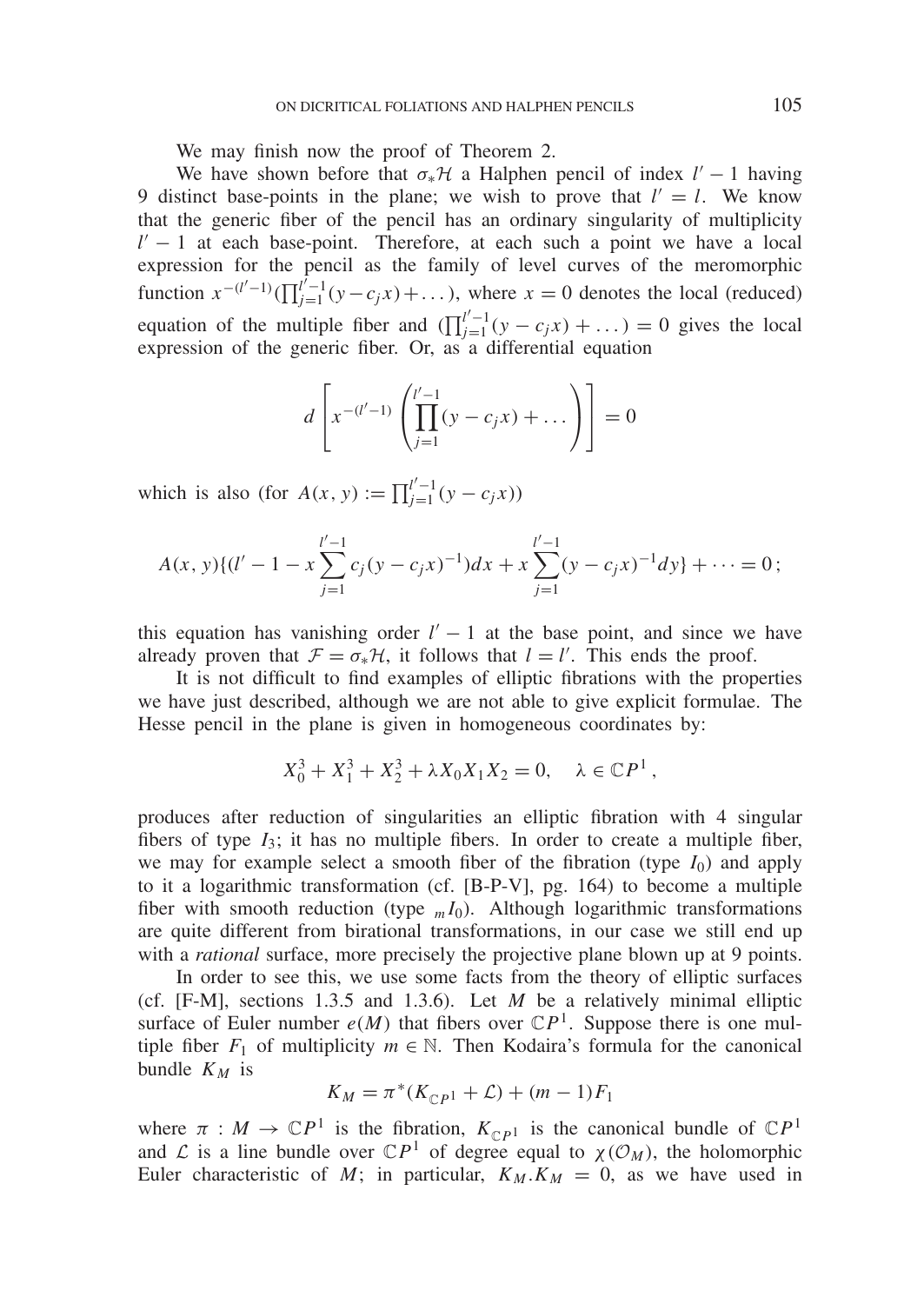Lemma 4. In the case of our construction  $e(M) = 12$ , so that by Noether's formula  $12 \cdot \chi(\mathcal{O}_M) = K_M.K_M + e(M)$  we get  $\chi(\mathcal{O}_M) = 1$ . Consequently

$$
K_M = -F + (m-1)F_1 = -mF_1 + (m-1)F_1 = -F_1,
$$

where  $F$  is the generic fiber of the fibration. We conclude that

$$
h^0(M, K_M^{\otimes n}) = h^0(M, -nF_1) = 0
$$

and the Kodaira dimension  $k(M) = -\infty$ . The surface M is then the projective plane blown up at 9 points (Proposition 3.23, [F-M]).

We finish this section with some comments about this construction:

1) It may be applied to any of the critical fibers of the Hesse fibration.

2) If we introduce two multiple fibers in the construction we no longer get a rational surface (the Kodaira dimension is no longer  $-\infty$ ).

3) The same kind of ideas used in the example above allows us to show that the Halphen pencils that appear in Theorem 2 have singular fibers of reduced type  $I_b$  for  $b = 1, 2$  or 3. In fact, if a singular fiber  $H_s$  is the multiple fiber of the pencil, it comes from a cubic curve in the plane, so that the statement is trivially true. If not, we start by turning the multiple fiber of the pencil (whose reduction is of type  $I_b$  for  $0 \leq b \leq 3$ ) into a fiber without multiplicity by means of a logarithmic transformation; the new surface is still rational. Then we make  $H_s$  into the multiple fiber of an elliptic fibration of a rational surface, once more using a logarithmic transformation. We are back to the initial case, therefore the reduced type is  $I_b$  for  $b = 1, 2$  or 3.

# **5. – Final remarks**

Let us discuss a more direct approach for finding the elliptic fibration  $H$ of the last section (cf. Lemmata 3, 4).

We take any cubic curve *C* that passes through the dicritical singularities  $p_1, \dots, p_9$ ; we know from Theorem 1 that *C* is reduced, so that the possibilities are (modulo change of coordinates and leaving aside for the moment the smooth case):

- 1) a cubic curve with a cusp  $y^2 x^3 = 0$ ;
- 2) a conic tangent to a straight line  $y \cdot (y x^2) = 0$ ;
- 3) three concurrent lines  $x \cdot y \cdot (y x) = 0$ ;
- 4) a rational curve with a node  $y^2 = x^2 \cdot (x 1)$ ;
- 5) a conic and a line meeting at two points  $(y 1) \cdot (y x^2) = 0$ ;
- 6) three lines forming a triangle  $x \cdot y \cdot (x + y 1) = 0$ .

Theorem 1 implies that *C* is smooth at the points  $p_1, \dots, p_9$ . Also, for cases 2), 3), 5), 6) above, Theorem 1 implies that there are at most 3 dicritical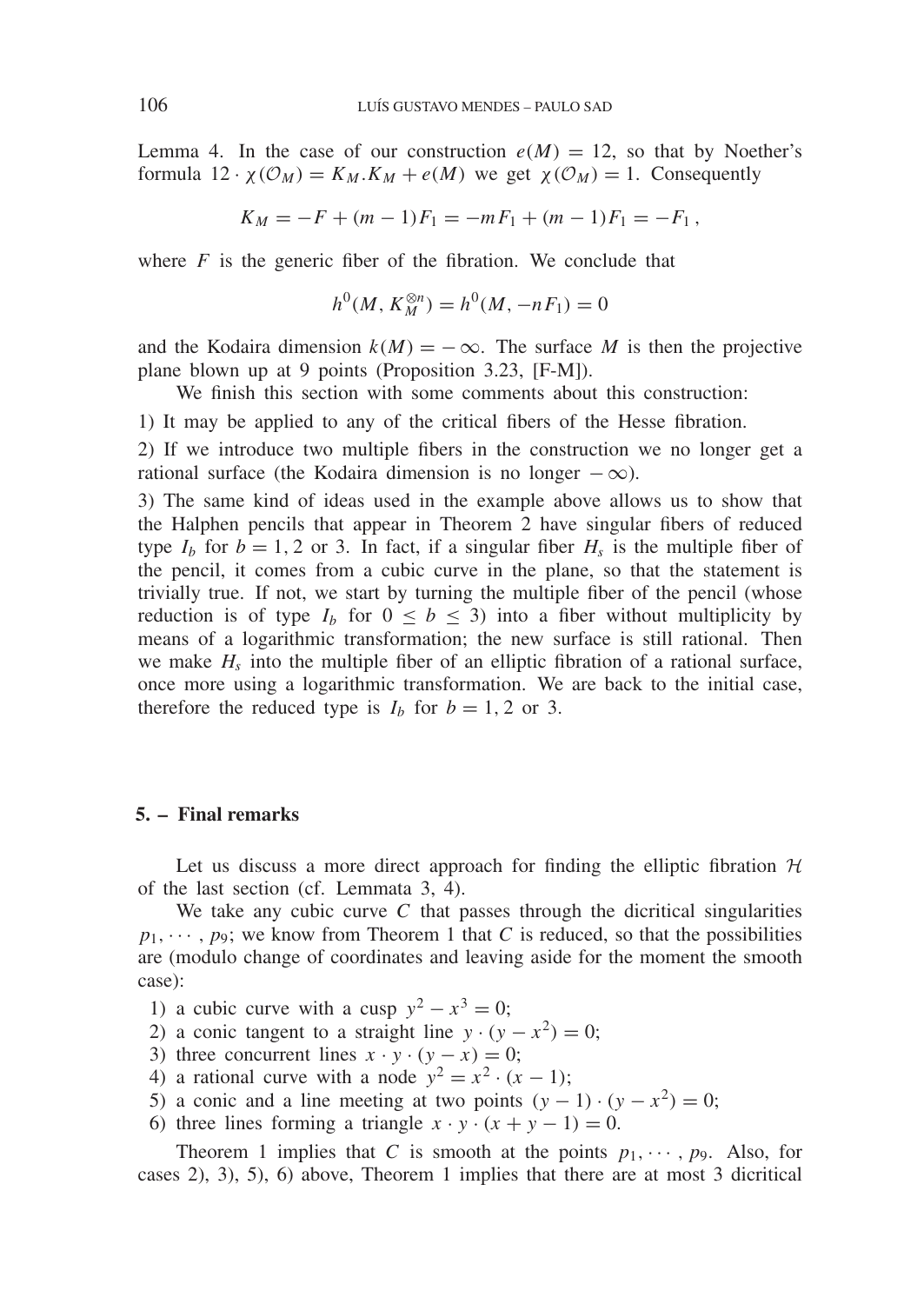singularities in components of *C* having degree one and at most 6 dicritical singularities in components of *C* having degree two. Since the cubic *C* passes by all 9 dicritical points, then there are exactly 3 dicritical points along the components of degree 1 and exactly 6 dicritical singularities along the components of degree 2. Let us denote a component of *C* by  $C'$  and let  $\overline{C'}$  be the strict transform by  $\sigma$ . It follows that  $\overline{C'} \cdot \overline{C'} = -2$  and if *C'* has degree one:

$$
T_{\sigma^* \mathcal{F}}^* \cdot \overline{C'} = 3(l-1) - 3(l-1) = 0;
$$

also if  $C'$  has degree two:

$$
T_{\sigma^* \mathcal{F}}^* \cdot \overline{C'} = 6(l-1) - 6(l-1) = 0,
$$

If  $C'$  were not  $\mathcal{F}$ -invariant, we would find in both cases:

$$
\tan g(\sigma^* \mathcal{F}, \overline{C'}) = -2,
$$

which is impossible. Therefore all the possibilities  $(2)$ ,  $(3)$ ,  $(5)$ ,  $(6)$  correspond to F-invariant cubics.

As for the cases 1) and 4), one has that  $T_{\sigma^* \mathcal{F}}^* \cdot \overline{C} = 0$  and  $\overline{C} \cdot \overline{C} = 0$ , so that  $\text{tang}(\sigma^* \mathcal{F}, \overline{C}) = 0$  if *C* is not invariant, which again is impossible due to the presence of a cusp or a node of  $\overline{C}$ . Therefore we may then assume in all cases above that (each component of) the cubic curve  $C$  is  $F$ -invariant; let us allow the possibility of  $C$  being smooth and  $\mathcal{F}$ -invariant. Using that the non-dicritical singularities of  $\mathcal F$  are reduced (cf. remark after the proof of Lemma 2), we exclude cases 1), 2) and 3).

Let us look now to a global rational vector field  $Z_{\mathcal{F}}$  inducing  $\mathcal{F}$ , having isolated zeros at the singularities of F and pole of order  $d(F) - 1 = 3 \cdot (l - 1)$ along the line at infinity  $L_{\infty}$  ( $L_{\infty}$  can be supposed transverse to *C*). Let  $Z_{\mathcal{P}}$ be a rational vector field which extends (with a pole of order one along  $L_{\infty}$ ) a polynomial vector field inducing the foliation  $dP = 0$ , where  $P = 0$  is a reduced affine equation of *C* along  $\mathbb{C}P^2 - L_{\infty}$ . The singularities  $p_1, \dots, p_9$  of F being removable by one blow up, then the restriction  $(Z_F)_{\vert C}$  is a rational vector field with zeroes of multiplicity  $l - 1$  at these points; also, the zeroes of  $(Z_{\mathcal{F}})_{\mathcal{C}}$  at each branch of the singular points of *C* (when they exist) have multiplicity one. By another side, the vector field  $(Z_{\mathcal{P}})_{\mathcal{C}}$  has zeroes with multiplicity one at the same branches. There is a meromorphic function *f* over *C* verifying:

$$
(Z_{\mathcal{F}})|_{C} = f \cdot (Z_{\mathcal{P}})|_{C}
$$

and we observe that *f* has zeroes of order  $l - 1$  at the points  $p_1, \dots, p_9$  and poles of order 3(*l* − 1) at the points  $q_1, q_2$  and  $q_3$  of  $C \cap L_{\infty}$ . Therefore the divisor  $D = \sum_{k=1}^{9} p_k - \sum_{j=1}^{3} q_j$  of *C* has torsion:  $(l-1)D = (f)$  is principal.

The same is true, although by a different reason, when *C* is smooth but not *F*-invariant. We consider the meromorphic function  $f = (dP \cdot Z_{\mathcal{F}})_{\mathcal{C}}$  along *C*, where  $P = 0$  is a reduced affine equation of *C*; we show easily that  $p_1, \dots, p_9$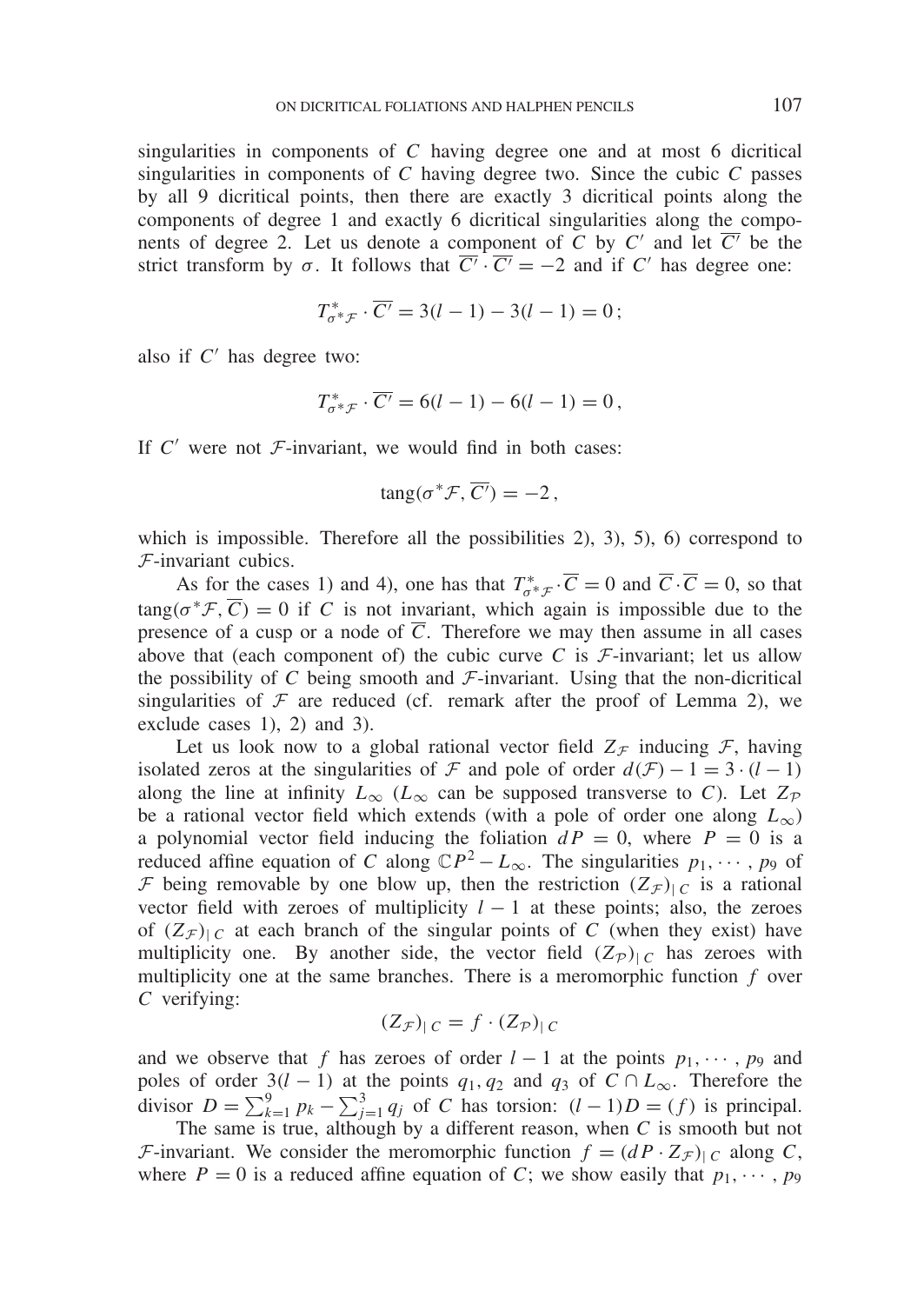are zeroes of order  $l - 1$  (this is the vanishing order of  $Z_{\mathcal{F}}$  at each of these singularities). Again if we consider the divisor  $D = \sum_{k=1}^{9} p_k - \sum_{j=1}^{3} q_j$ , then  $(l-1)D = (f)$  is principal. It is important to notice that *D* is special in the sense that its support is disjoint from the singular points of *C*.

Starting from the meromorphic function *f* and the torsion divisor *D* above, there exists a well known way to move *C* inside a pencil of elliptic curves as to have that *C* appears as the support of a  $(l-1)$ -multiple curve. The reader may consult [S] (Theorem 7), for a smooth support; it extends naturally to our situation, because of the property supp $(D) \cap \text{sing}(C) = \emptyset$ .

# **REFERENCES**

- [B-B] P. Baum R. Bott, *On the zeroes of meromorphic vector fields*, Essays on Topology and Related Topics (Mémoires dédiés à Georges De Rham), Springer, New York (1970), 29-74.
- [B-P-V] W. Barth C. Peters A. Van de Ven, "Compact complex surfaces", Springer-Verlag, 1984.
- [Br1] M. Brunella, *Feuilletages holomorphes sur les surfaces complexes compactes*, Ann. Sci. École Norm. Sup. 30 (1997), 569-594.
- [Br2] M. Brunella, *Birational geometry of foliations*, First Latin-American Congress of Mathematicians, IMPA, Brazil, 2000.
- [C-D] F. Cossec I. Dolgachev, "Enriques surfaces I", Progress in Mathematics 76, Birkhauser, 1989.
- [F-M] R. Friedman J. Morgan, "Smooth Four-Manifolds and Complex Surfaces", Springer-Verlag, 1994.
- [G-S-V] X. Gomez-Mont J. Seade A. Verjovsky, *The index of a holomorphic flow with an isolated singularity*, Math. Ann. **291** (1991), 737-751.
- [K] M. Klughertz, *Existence d'une integrale premi ´ ere m ` eromorphe pour des germes de ´ feuilletages a` feuilles fermees du plan complexe ´* , Topology **31** (1992), 255-269.
- [LN] A. Lins Neto, *Some examples for the Poincare´ and Painleve p ´ roblems*, to appear in Ann. Sc. Ec. Norm. Sup., 2001.
- [M-M] J. F. Mattei R. Moussu, *Holonomie et integrales premi ´ eres `* , Ann. Sci. Ecole Norm. ´ Sup. **13** (1980), 469-523.
- [McQ1] M. McQUILLAN, *Diophantine approximations and foliations*, Inst. Hautes Études Sci. Publ. Math. **87** (1998), 121-174.
- [McQ2] M. McQUILLAN, *Non-commutative Mori theory*, preprint IHES 2000.
- [Men] L. G. MENDES, *Kodaira dimension of holomorphic singular foliations*, Bull. Braz. Math. Soc. **31-2** (2000), 127-143.
- [Mir] R. MIRANDA, "The basic theory of elliptic surfaces", ETS Editrice, 1989.
- [Miy] Y. Miyaoka, *Theme and variations Inequalities between Chern numbers*, Sugaku Expositions **4** (1991), 154-176.
- [Po] H. Poincare´, *Sur l'integration alg ´ ebrique des ´ equations diff ´ erentielles du 1er ordre ´ et du 1er degre´*, Rend. Circ. Mat. Palermo **5** (1891), 161-191.
- [S] P. Sad, *Regular foliations along curves*, Ann. Fac. Sci. Toulouse **8** (1999), 661-675.